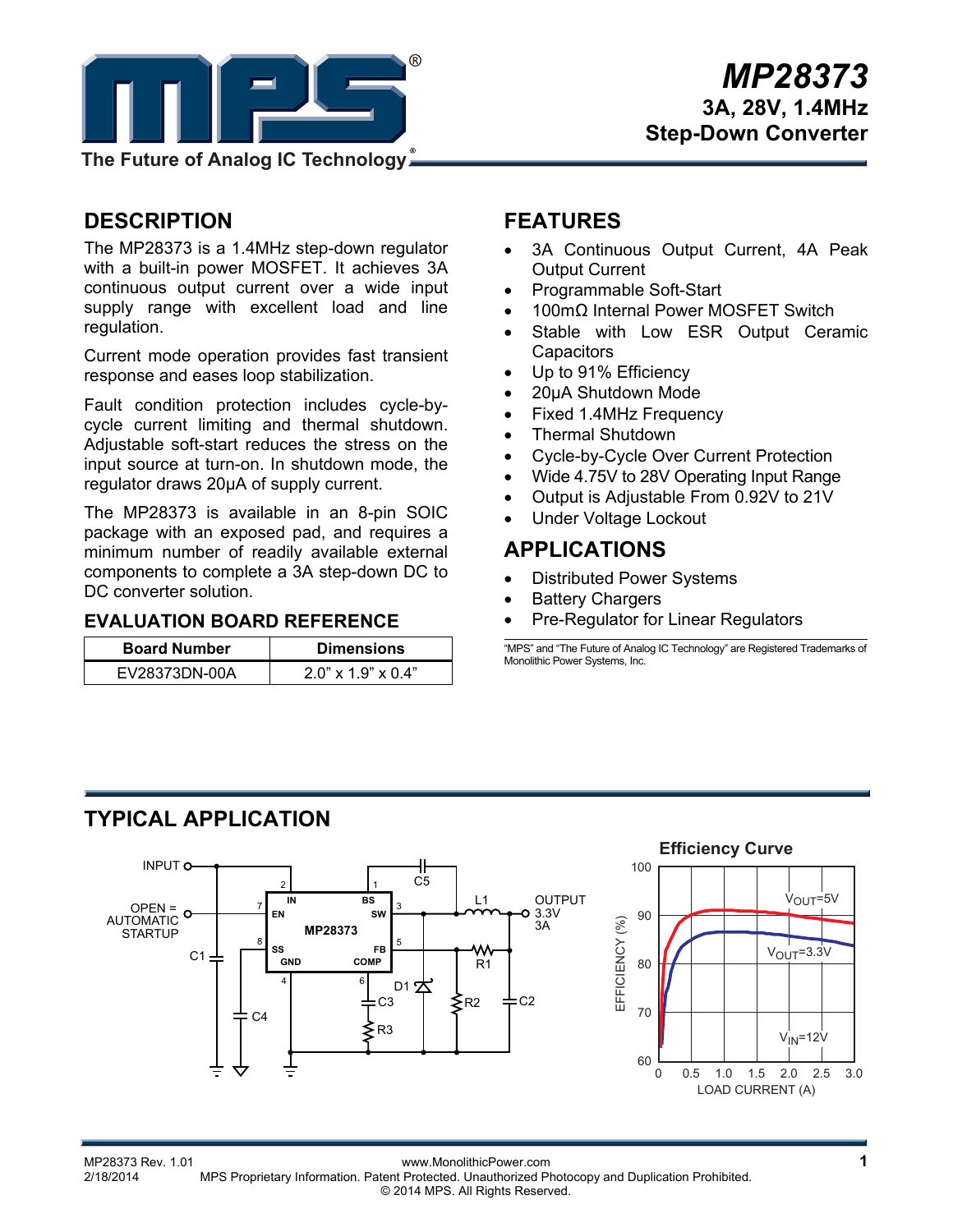

## **PACKAGE REFERENCE**



\* For Tape & Reel, add suffix –Z (eg. MP28373DN–Z) For RoHS compliant packaging, add suffix –LF (eg. MP28373DN–LF–Z)

# **ELECTRICAL CHARACTERISTICS**

### $V_{IN}$  = 12V,  $T_A$  = +25°C, unless otherwise noted.

## **ABSOLUTE MAXIMUM RATINGS (1)**

| Supply Voltage V <sub>IN</sub> -0.3V to +30V                          |
|-----------------------------------------------------------------------|
| Switch Voltage $V_{SW}$ -0.5V to $V_{IN}$ + 0.3V                      |
| Boost Voltage $V_{BS}$ V <sub>SW</sub> – 0.3V to V <sub>SW</sub> + 6V |
| All Other Pins-0.3V to +6V                                            |
| Junction Temperature 150°C                                            |
|                                                                       |
| Storage Temperature -65°C to +150°C                                   |

## *Recommended Operating Conditions* **(2)**

| Ambient Operating Temp -40°C to +85°C |  |
|---------------------------------------|--|

| Thermal Resistance $^{(3)}$ $\theta_{JA}$ $\theta_{JC}$ |  |  |
|---------------------------------------------------------|--|--|
|                                                         |  |  |

#### **Notes:**

- 1) Exceeding these ratings may damage the device.<br>2) The device is not quaranteed to function outside of
- The device is not quaranteed to function outside of its operating conditions.
- 3) Measured on approximately 1" square of 1 oz copper.

| <b>Parameters</b>                             | Symbol        | <b>Condition</b>                              | Min   | <b>Typ</b> | <b>Max</b> | <b>Units</b>    |
|-----------------------------------------------|---------------|-----------------------------------------------|-------|------------|------------|-----------------|
| Shutdown Supply Current                       |               | $V_{EN} = 0V$                                 |       | 20         | 30         | μA              |
| <b>Supply Current</b>                         |               | $V_{EN}$ = 3V, $V_{FB}$ =1.4V                 |       | 1.3        | 1.5        | mA              |
| Feedback Voltage                              | $V_{FB}$      | $4.75V \le V_{IN} \le 28V,$<br>$V_{COMP}< 2V$ | 0.901 | 0.920      | 0.939      | V               |
| Error Amplifier Voltage Gain                  | $A_{VEA}$     |                                               |       | 400        |            | <b>V/V</b>      |
| Error Amplifier Transconductance              | $G_{EA}$      | $\Delta l_{\text{COMP}} = \pm 10 \mu A$       | 330   | 530        | 730        | µA/V            |
| High-Side Switch-On Resistance                | $R_{DS(ON)1}$ |                                               |       | 100        |            | $m\Omega$       |
| Low-Side Switch-On Resistance                 | $R_{DS(ON)2}$ |                                               |       | 10         |            | Ω               |
| High-Side Switch Leakage Current              |               | $V_{EN} = 0V, V_{SW} = 0V$                    |       | 0.1        | 10         | μA              |
| <b>Short Circuit Current Limit</b>            |               |                                               |       | 6.5        |            | A               |
| <b>Current Sense to COMP Transconductance</b> | $G_{CS}$      |                                               |       | 6.0        |            | AV              |
| <b>Oscillation Frequency</b>                  | $f_{\rm S}$   |                                               |       | 1.4        |            | <b>MHz</b>      |
| <b>Short Circuit Oscillation Frequency</b>    |               | $V_{FB} = 0V$                                 |       | 180        |            | <b>KHz</b>      |
| Maximum Duty Cycle                            | $D_{MAX}$     | $V_{FB} = 0.8V$                               |       | 65         |            | %               |
| Minimum On Time                               | $T_{ON}$      |                                               |       | 130        |            | ns              |
| <b>EN Threshold Voltage</b>                   |               |                                               | 0.9   | 1.2        | 1.5        | V               |
| Enable Pull Up Current                        |               | $V_{EN} = 0V$                                 | 0.9   | 1.6        | 2.3        | μA              |
| Under Voltage Lockout Threshold Rising        |               |                                               | 2.3   | 2.6        | 2.9        | V               |
| Under Voltage Lockout Threshold Hysteresis    |               |                                               |       | 210        |            | mV              |
| Soft-Start Period                             |               | $C_{SS}$ = 0.1 $\mu$ F                        |       | 10         |            | ms              |
| <b>Thermal Shutdown</b>                       |               |                                               |       | 160        |            | $\rm ^{\circ}C$ |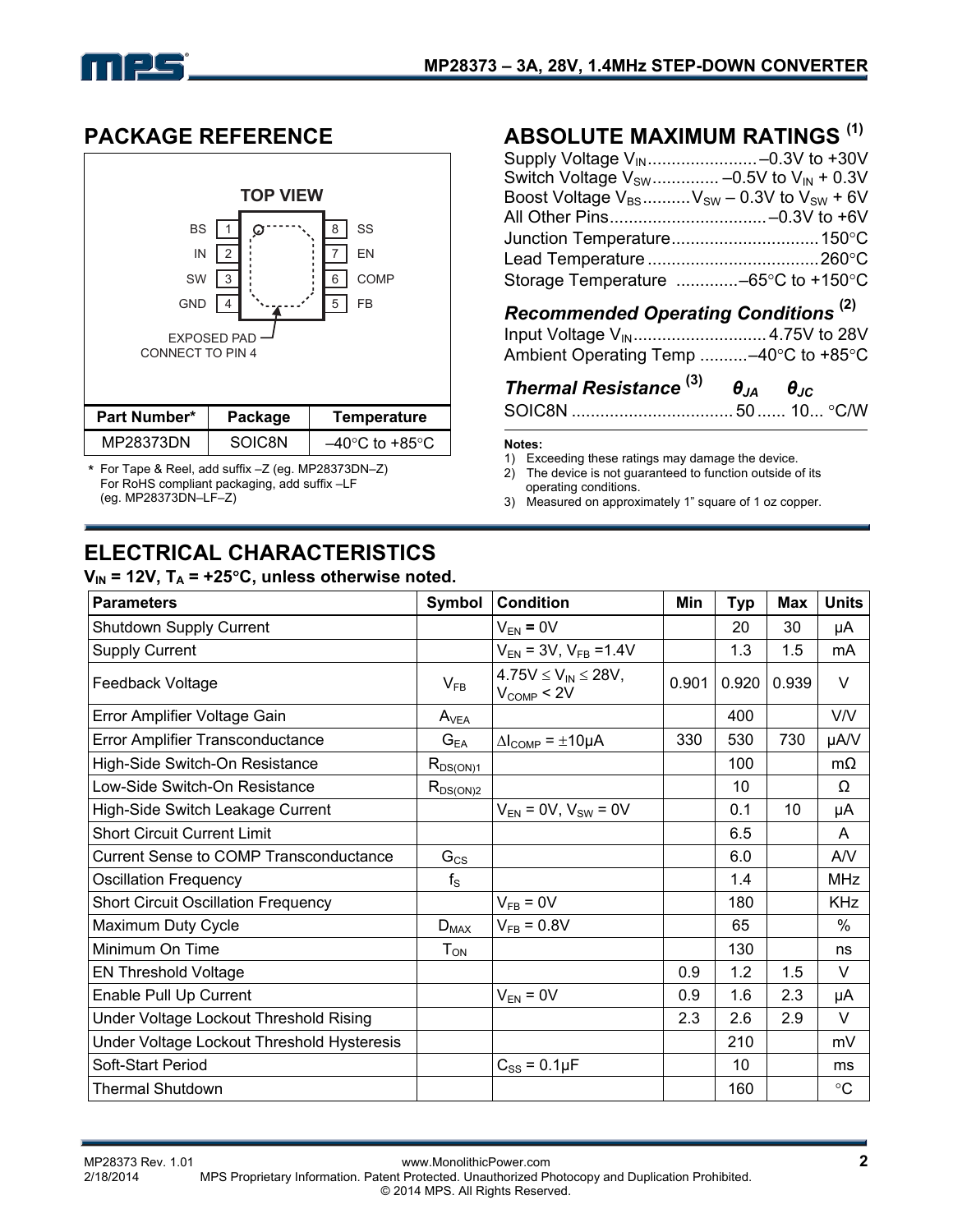

## **PIN FUNCTIONS**

| Pin# | Name       | <b>Description</b>                                                                                                                                                                                                                                             |
|------|------------|----------------------------------------------------------------------------------------------------------------------------------------------------------------------------------------------------------------------------------------------------------------|
|      | <b>BS</b>  | High-Side Gate Drive Boost Input. BS supplies the drive for the high-side N-Channel MOSFET<br>switch. Connect a 10nF or greater capacitor from SW to BS to power the high side switch.                                                                         |
| 2    | IN         | Power Input. IN supplies the power to the IC, as well as the step-down converter switches.<br>Drive IN with a 4.75V to 28V power source. Bypass IN to GND with a suitably large capacitor<br>to eliminate noise on the input to the IC. See Input Capacitor    |
| 3    | <b>SW</b>  | Power Switching Output. SW is the switching node that supplies power to the output. Connect<br>the output LC filter from SW to the output load. Note that a capacitor is required from SW to BS<br>to power the high-side switch.                              |
| 4    | <b>GND</b> | Ground. Connect the exposed pad on backside to Pin 4.                                                                                                                                                                                                          |
| 5    | FB.        | Feedback Input. FB senses the output voltage to regulate said voltage. Drive FB with a<br>resistive voltage divider from the output voltage. The feedback threshold is 0.92V. See Setting<br>the Output Voltage                                                |
| 6    | COMP       | Compensation Node. COMP is used to compensate the regulation control loop. Connect a<br>series RC network from COMP to GND to compensate the regulation control loop. In some<br>cases, an additional capacitor from COMP to GND is required. See Compensation |
|      | EN         | Enable Input. EN is a digital input that turns the regulator on or off. Drive EN higher than 2.9V<br>to turn on the regulator, lower than 0.9V to turn it off. For automatic startup, leave EN<br>unconnected.                                                 |
| 8    | SS         | Soft-Start Control Input. SS controls the soft start period. Connect a capacitor from SS to GND<br>to set the soft-start period. A $0.1\mu$ F capacitor sets the soft-start period to 10ms.                                                                    |

# **ELECTRICAL CHARACTERISTICS**

 $V_{IN}$  = 12V, C1 = 10µF, C2 = 47µF, L = 4.7µH and T<sub>A</sub> = +25°C, unless otherwise noted.

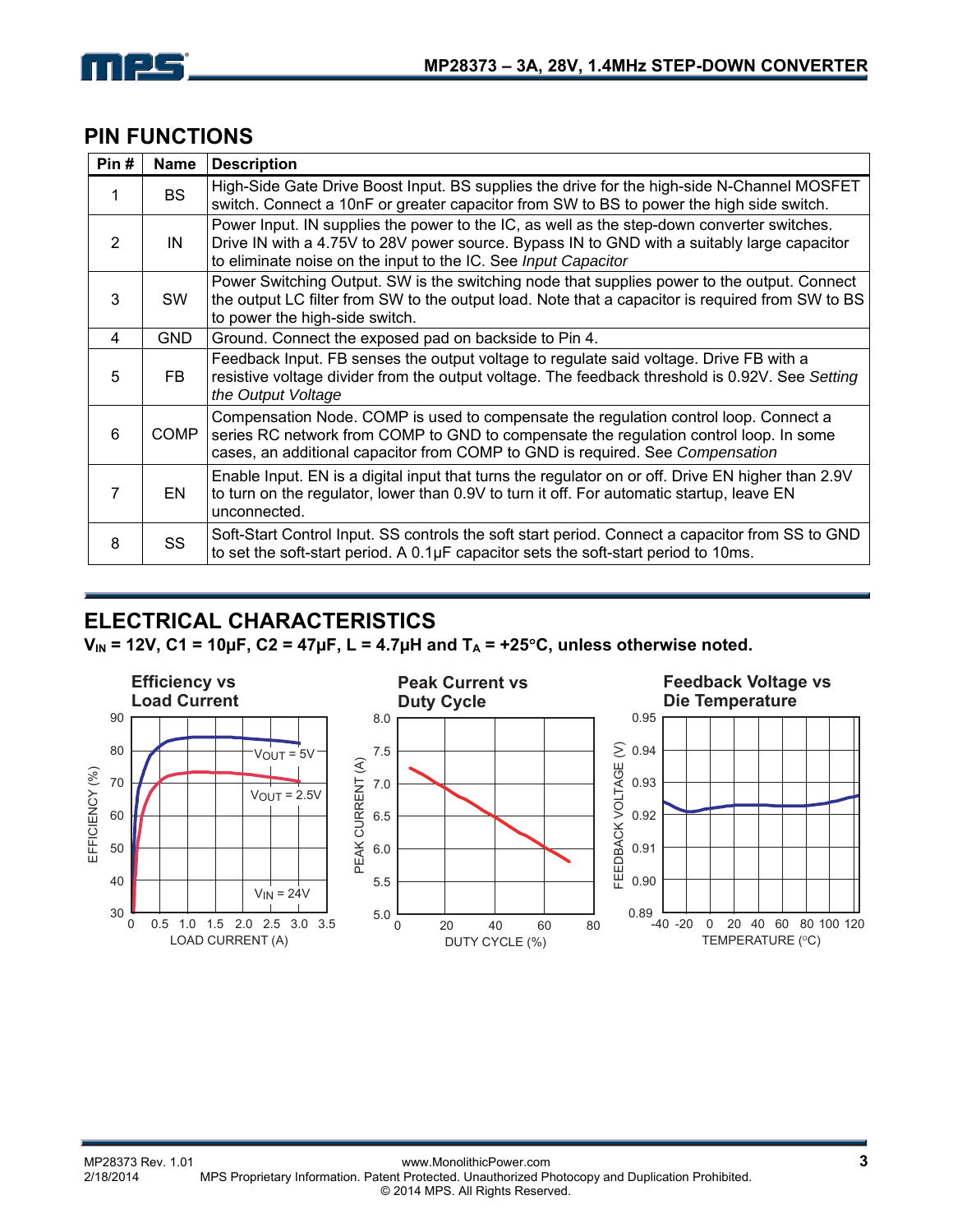

## **ELECTRICAL CHARACTERISTICS** *(continued)*  $V_{IN}$  = 12V, C1 = 10µF, C2 = 47µF, L = 4.7µH and T<sub>A</sub> = +25<sup>o</sup>C, unless otherwise noted.



### **Shutdown Through Enable**

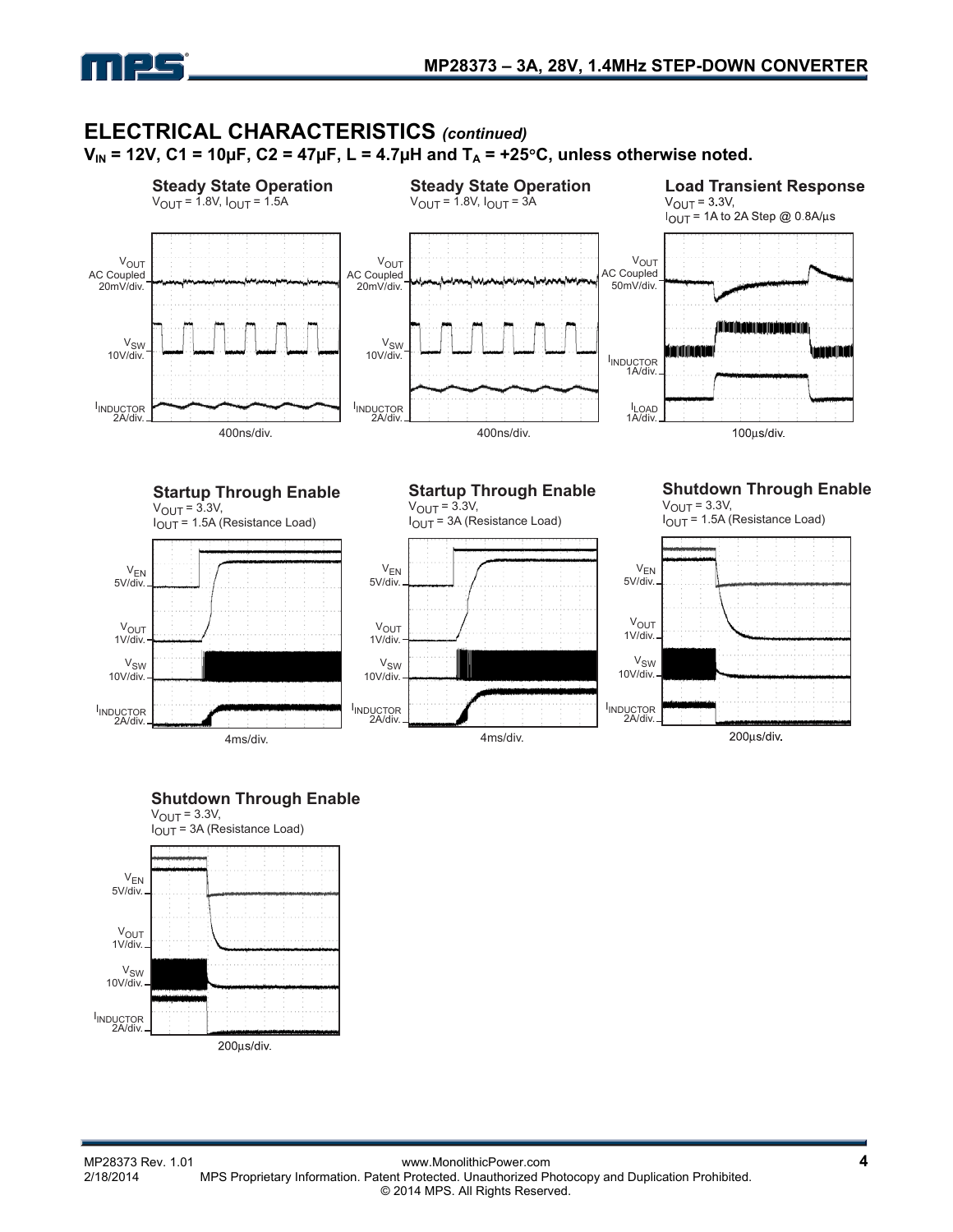

## **OPERATION**

The MP28373 is a current-mode step-down regulator. It regulates input voltages from 4.75V to 28V down to an output voltage as low as 0.92V, and is able to supply up to 3A of load current.

The MP28373 uses current-mode control to regulate the output voltage. The output voltage is measured at FB through a resistive voltage divider and amplified through the internal error amplifier. The output current of the transconductance error amplifier is presented at COMP where a network compensates the regulation control system. The voltage at COMP is compared to the switch current measured internally to control the output voltage.

The converter uses an internal N-Channel MOSFET switch to step-down the input voltage to the regulated output voltage. Since the MOSFET requires a gate voltage greater than the input voltage, a boost capacitor connected between SW and BS drives the gate. The capacitor is internally charged while SW is low.

An internal 10Ω switch from SW to GND is used to insure that SW is pulled to GND when SW is low to fully charge the BS capacitor.



**Figure 1—Functional Block Diagram**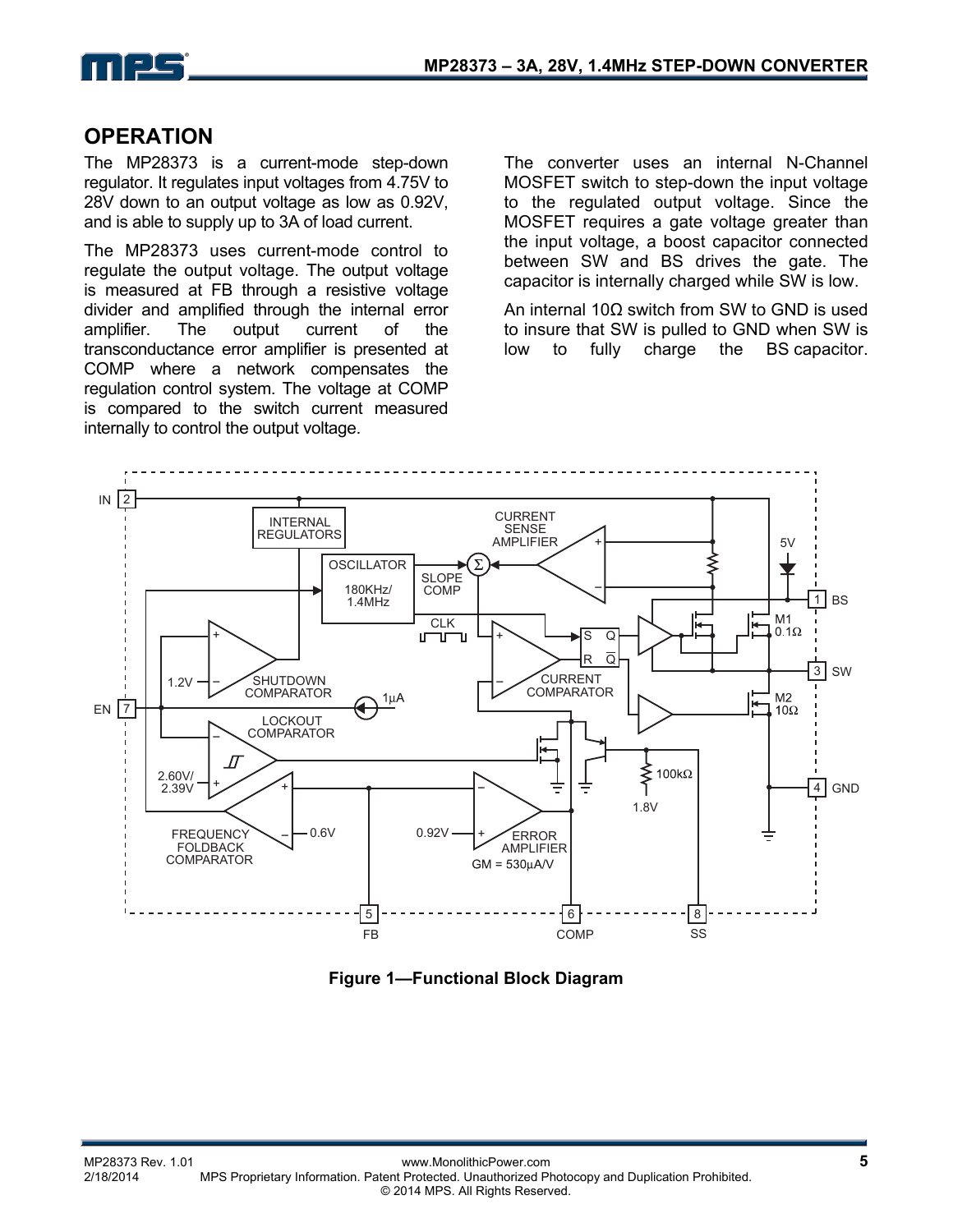

## **APPLICATION INFORMATION**

# **COMPONENT SELECTION**

**(Refer to Figure 3)** 

#### **Setting the Output Voltage**

The output voltage is set using a resistive voltage divider from the output voltage to FB pin. The voltage divider divides the output voltage down to the feedback voltage by the ratio:

$$
V_{FB} = V_{OUT} \frac{R2}{R1 + R2}
$$

Where  $V_{FB}$  is the feedback voltage and  $V_{OUT}$  is the output voltage.

Thus the output voltage is:

$$
V_{OUT} = 0.92 \times \frac{R1 + R2}{R2}
$$

A typical value for R2 can be as high as 100kΩ, but a typical value is 10kΩ. Using that value, R1 is determined by:

$$
R1 = 10.87 \times (V_{OUT} - 0.92)(k\Omega)
$$

#### **Inductor**

The inductor is required to supply constant current to the output load while being driven by the switched input voltage. A larger value inductor will result in less ripple current that will result in lower output ripple voltage. However, the larger value inductor will have a larger physical size, higher series resistance, and/or lower saturation current. A good rule for determining the inductance to use is to allow the peak-to-peak ripple current in the inductor to be approximately 30% of the maximum switch current limit. Also, make sure that the peak inductor current is below the maximum switch current limit. The inductance value can be calculated by:

$$
L1 = \frac{V_{OUT}}{f_S \times \Delta I_L} \times \left(1 - \frac{V_{OUT}}{V_{IN}}\right)
$$

Where  $V_{\text{IN}}$  is the input voltage,  $f_{\text{S}}$  is the 1.4MHz switching frequency and  $\Delta I_L$  is the peak-to-peak inductor ripple current.

Choose an inductor that will not saturate under the maximum inductor peak current. The peak inductor current can be calculated by:

$$
I_{LP} = I_{LOAD} + \frac{V_{OUT}}{2 \times f_S \times L} \times \left(1 - \frac{V_{OUT}}{V_{IN}}\right)
$$

Where  $I_{\text{LOAD}}$  is the load current.

Table 1 lists a number of suitable inductors from various manufacturers. The choice of which style inductor to use mainly depends on the price vs. size requirements and any EMI requirement.

**Table 1—Inductor Selection Guide** 

| Vendor/          | Core        | Core     | Package<br><b>Dimensions</b><br>(mm) |      |     |  |
|------------------|-------------|----------|--------------------------------------|------|-----|--|
| Model            | <b>Type</b> | Material | W                                    | L    | н   |  |
| Sumida           |             |          |                                      |      |     |  |
| CR75             | Open        | Ferrite  | 7.0                                  | 7.8  | 5.5 |  |
| CDH74            | Open        | Ferrite  | 7.3                                  | 8.0  | 5.2 |  |
| CDRH5D28         | Shielded    | Ferrite  | 5.5                                  | 5.7  | 5.5 |  |
| CDRH5D28         | Shielded    | Ferrite  | 5.5                                  | 5.7  | 5.5 |  |
| CDRH6D28         | Shielded    | Ferrite  | 6.7                                  | 6.7  | 3.0 |  |
| CDRH104R         | Shielded    | Ferrite  | 10.1                                 | 10.0 | 3.0 |  |
| Toko             |             |          |                                      |      |     |  |
| D53LC<br>Type A  | Shielded    | Ferrite  | 5.0                                  | 5.0  | 3.0 |  |
| D75C             | Shielded    | Ferrite  | 7.6                                  | 7.6  | 5.1 |  |
| D104C            | Shielded    | Ferrite  | 10.0                                 | 10.0 | 4.3 |  |
| D10FL            | Open        | Ferrite  | 9.7                                  | 1.5  | 4.0 |  |
| <b>Coilcraft</b> |             |          |                                      |      |     |  |
| DO3308           | Open        | Ferrite  | 9.4                                  | 13.0 | 3.0 |  |
| DO3316           | Open        | Ferrite  | 9.4                                  | 13.0 | 5.1 |  |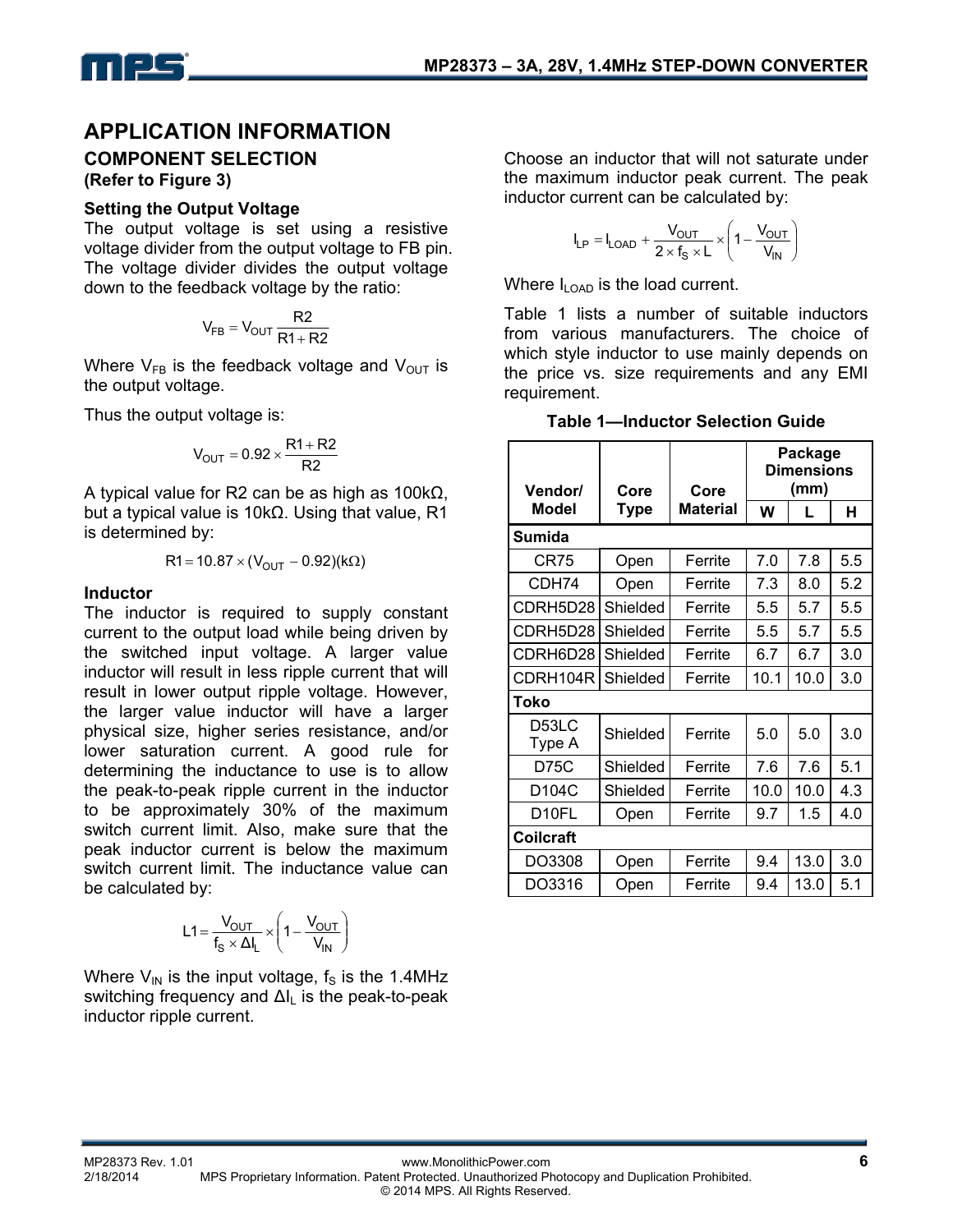

## **Output Rectifier Diode**

The output rectifier diode supplies the current to the inductor when the high-side switch is off. To reduce losses due to the diode forward voltage and recovery times, use a Schottky diode.

Choose a diode whose maximum reverse voltage rating is greater than the maximum input voltage, and whose current rating is greater than the maximum load current. Table 2 lists example Schottky diodes and manufacturers.

| <b>Diode</b>   | Voltage/Current   Manufacture<br>Rating |                  |  |
|----------------|-----------------------------------------|------------------|--|
| <b>SK33</b>    | 30V, 3A                                 | Diodes Inc.      |  |
| SK34           | 40V, 3A                                 | Diodes Inc.      |  |
| <b>B330</b>    | 30V, 3A                                 | Diodes Inc.      |  |
| B340           | 40V, 3A                                 | Diodes Inc.      |  |
| <b>MBRS330</b> | 30V, 3A                                 | On Semiconductor |  |
| MBRS340        | 40V, 3A                                 | On Semiconductor |  |

#### **Table 2—Diode Selection Guide**

### **Input Capacitor**

The input current to the step-down converter is discontinuous, therefore a capacitor is required to supply the AC current to the step-down converter while maintaining the DC input voltage. Use low ESR capacitors for the best performance. Ceramic capacitors are preferred, but tantalum or low-ESR electrolytic capacitors may also suffice.

Since the input capacitor (C1) absorbs the input switching current, it requires an adequate ripple current rating. The RMS current in the input capacitor can be estimated by:

$$
I_{C1} = I_{LOAD} \times \sqrt{\frac{V_{OUT}}{V_{IN}}} \left(1 - \frac{V_{OUT}}{V_{IN}}\right)
$$

The worst-case condition occurs at  $V_{IN} = 2V_{OUT}$ , where:

$$
I_{C1} = \frac{I_{LOAD}}{2}
$$

For simplification, choose the input capacitor whose RMS current rating greater than half of the maximum load current.

The input capacitor can be electrolytic, tantalum or ceramic. When using electrolytic or tantalum capacitors, a small, high quality ceramic capacitor, i.e. 0.1μF, should be placed as close to the IC as possible. When using ceramic capacitors, make sure that they have enough capacitance to provide sufficient charge to prevent excessive voltage ripple at input. The input voltage ripple caused by capacitance can be estimated by:

$$
\Delta V_{IN} = \frac{I_{LOAD}}{f_S \times C1} \times \frac{V_{OUT}}{V_{IN}} \times \left(1 - \frac{V_{OUT}}{V_{IN}}\right)
$$

### **Output Capacitor**

The output capacitor (C2) is required to maintain the DC output voltage. Ceramic, tantalum, or low ESR electrolytic capacitors are recommended. Low ESR capacitors are preferred to keep the output voltage ripple low. The output voltage ripple can be estimated by:

$$
\Delta V_{OUT} = \frac{V_{OUT}}{f_S \times L} \times \left(1 - \frac{V_{OUT}}{V_{IN}}\right) \times \left(R_{ESR} + \frac{1}{8 \times f_S \times C2}\right)
$$

Where L is the inductor value and  $R_{ESR}$  is the equivalent series resistance (ESR) value of the output capacitor.

In the case of ceramic capacitors, the impedance at the switching frequency is dominated by the capacitance. The output voltage ripple is mainly caused by the capacitance. For simplification, the output voltage ripple can be estimated by:

$$
\Delta V_{\text{OUT}} = \frac{V_{\text{OUT}}}{8 \times f_{\text{S}}^2 \times L \times C2} \times \left(1 - \frac{V_{\text{OUT}}}{V_{\text{IN}}}\right)
$$

In the case of tantalum or electrolytic capacitors, the ESR dominates the impedance at the switching frequency. For simplification, the output ripple can be approximated to:

$$
\Delta V_{OUT} = \frac{V_{OUT}}{f_s \times L} \times \left(1 - \frac{V_{OUT}}{V_{IN}}\right) \times R_{ESR}
$$

The characteristics of the output capacitor also affect the stability of the regulation system. The MP28373 can be optimized for a wide range of capacitance and ESR values.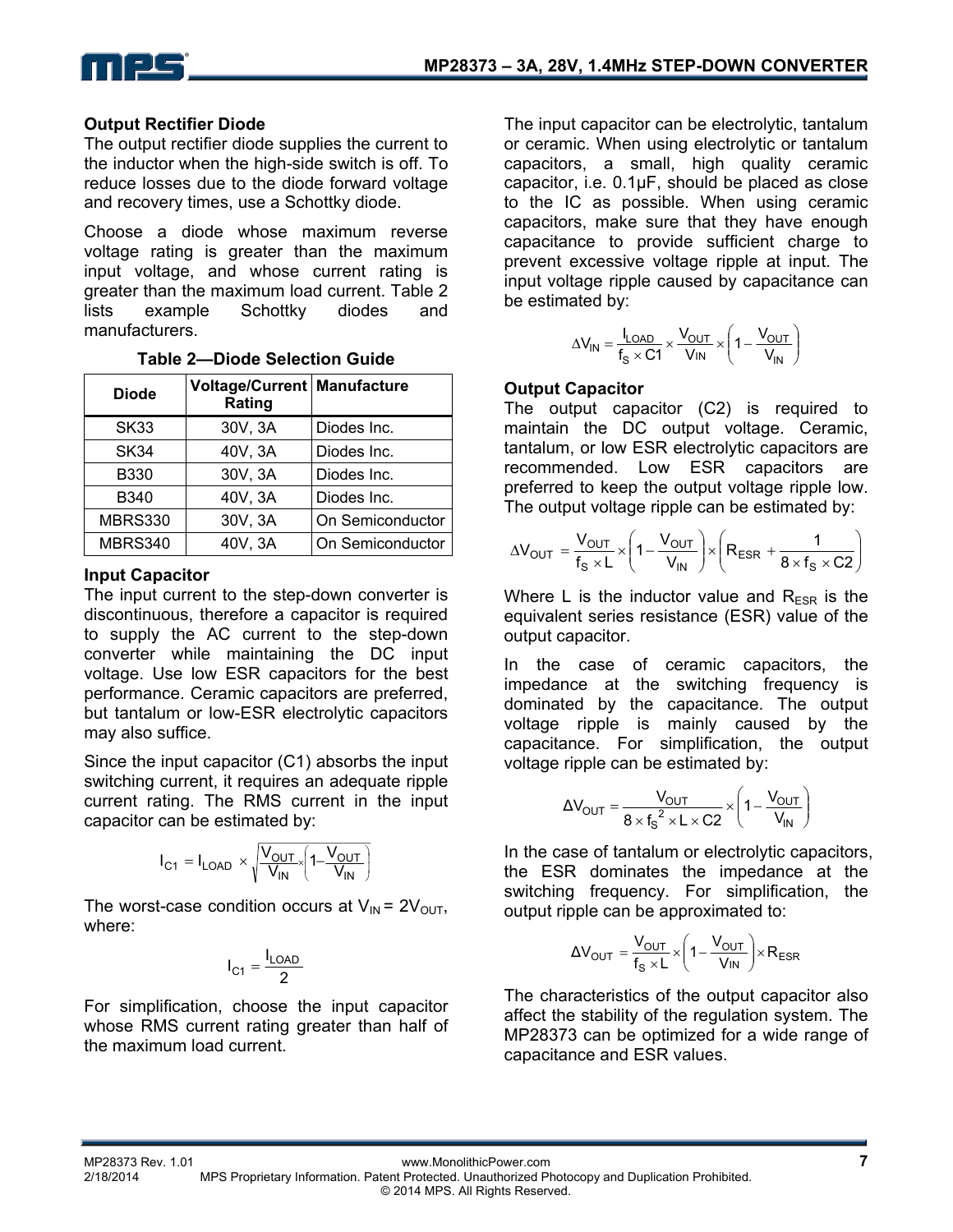

### **Compensation Components**

MP28373 employs current mode control for easy compensation and fast transient response. The system stability and transient response are controlled through the COMP pin. COMP pin is the output of the internal transconductance error amplifier. A series capacitor-resistor combination sets a pole-zero combination to control the characteristics of the control system.

The DC gain of the voltage feedback loop is given by:

$$
A_{\text{VDC}} = R_{\text{LOAD}} \times G_{\text{CS}} \times A_{\text{VEA}} \times \frac{V_{\text{FB}}}{V_{\text{OUT}}}
$$

Where  $A_{VEA}$  is the error amplifier voltage gain,  $G_{CS}$ is the current sense transconductance and  $R_{\text{LOAD}}$ is the load resistor value.

The system has two poles of importance. One is due to the compensation capacitor (C3) and the output resistor of error amplifier, and the other is due to the output capacitor and the load resistor. These poles are located at:

$$
f_{P1} = \frac{G_{EA}}{2\pi \times C3 \times A_{VEA}}
$$

$$
f_{P2} = \frac{1}{2\pi \times C2 \times R_{LOAD}}
$$

Where  $G_{FA}$  is the error amplifier transconductance, 530μA/V.

The system has one zero of importance, due to the compensation capacitor (C3) and the compensation resistor (R3). This zero is located at:

$$
f_{Z1}=\frac{1}{2\pi\times C3\times R3}
$$

The system may have another zero of importance, if the output capacitor has a large capacitance and/or a high ESR value. The zero, due to the ESR and capacitance of the output capacitor, is located at:

$$
f_{ESR} = \frac{1}{2\pi \times C2 \times R_{ESR}}
$$

In this case, a third pole set by the compensation capacitor (C6) and the compensation resistor (R3) is used to compensate the effect of the ESR zero on the loop gain. This pole is located at:

$$
f_{P3} = \frac{1}{2\pi \times C6 \times R3}
$$

The goal of compensation design is to shape the converter transfer function to get a desired loop gain. The system crossover frequency where the feedback loop has the unity gain is important.

Lower crossover frequencies result in slower line and load transient responses, while higher crossover frequencies could cause system unstable. A good rule of thumb is to set the crossover frequency to approximately one-tenth of the switching frequency or lower. The switching frequency for the MP28373 is 1.4MHz, so the desired crossover frequency is equal to or less than 140KHz.

Table 3 lists the typical values of compensation components for some standard output voltages with various output capacitors and inductors. The values of the compensation components have been optimized for fast transient responses and good stability at given conditions.

**Table 3—Compensation Values for Typical Output Voltage/Capacitor Combinations** 

| $V_{\text{OUT}}$<br>(V) | $L(\mu H)$  | $C2$ ( $\mu$ F,<br>Ceramic) | R <sub>3</sub><br>$(k\Omega)$ | C <sub>3</sub><br>(nF) | C <sub>6</sub> |
|-------------------------|-------------|-----------------------------|-------------------------------|------------------------|----------------|
| 1.8                     | 2.2         | 47                          | 7.5                           | 3.3                    | None           |
| 2.5                     | $2.2 - 4.7$ | 47                          | 10                            | 4.7                    | None           |
| 3.3                     | $2.2 - 4.7$ | 47                          | 15                            | 5.6                    | None           |
| 5                       | $4.7 - 6.8$ | $2 \times 22$               | 20                            | 4.7                    | None           |
| $12 \overline{ }$       | $6.8 - 10$  | $2 \times 22$               | 44.2                          | 2.2                    | None           |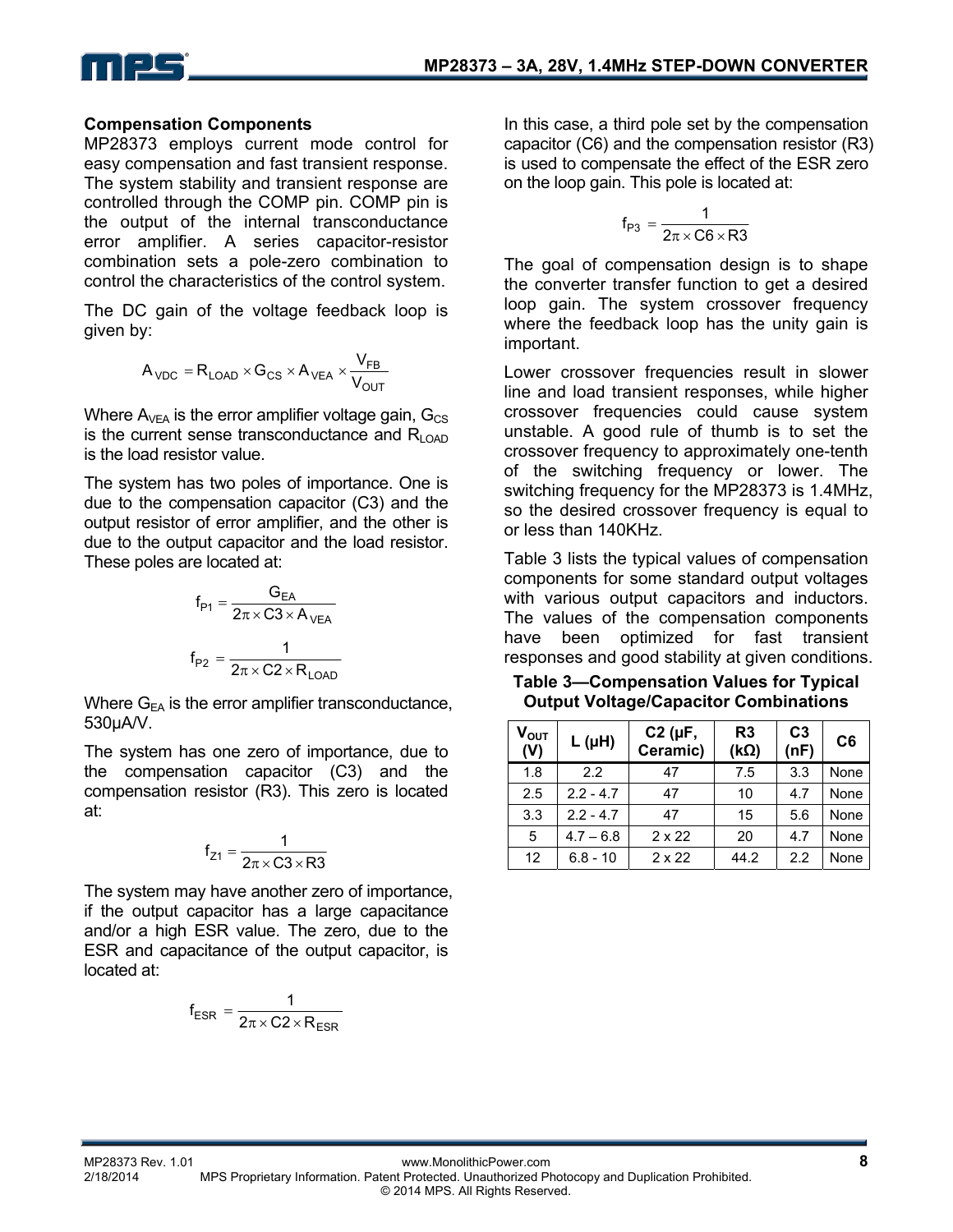To optimize the compensation components for conditions not listed in Table 3, the following procedure can be used.

1. Choose the compensation resistor (R3) to set the desired crossover frequency. Determine the R3 value by the following equation:

$$
R3 = \frac{2\pi \times C2 \times f_C}{G_{EA} \times G_{CS}} \times \frac{V_{OUT}}{V_{FB}}
$$

Where  $f_c$  is the desired crossover frequency.

2. Choose the compensation capacitor (C3) to achieve the desired phase margin. For applications with typical inductor values, setting the compensation zero,  $f_{z1}$ , below one forth of the crossover frequency provides sufficient phase margin. Determine the C3 value by the following equation:

$$
C3 > \frac{4}{2\pi \times R3 \times f_C}
$$

3. Determine if the second compensation capacitor (C6) is required. It is required if the ESR zero of the output capacitor is located at less than half of the 1.4MHz switching frequency, or the following relationship is valid:

$$
\frac{1}{2\pi \times C2 \times R_{ESR}} < \frac{f_S}{2}
$$

If this is the case, then add the second compensation capacitor (C6) to set the pole  $f_{P3}$ at the location of the ESR zero. Determine the C6 value by the equation:

$$
C6 = \frac{C2 \times R_{ESR}}{R3}
$$

### **External Bootstrap Diode**

It is recommended that an external bootstrap diode be added when the system has a 5V fixed input or the power supply generates a 5V output. This helps improve the efficiency of the regulator. The bootstrap diode can be a low cost one such as IN4148 or BAT54.



## **Figure 2—External Bootstrap Diode**

This diode is also recommended for high duty cycle operation (when IN OUT  $\frac{\rm V_{OUT}}{\rm V_{IN}}$  >65%) and high output voltage  $(V_{\text{OUT}} > 12V)$  applications.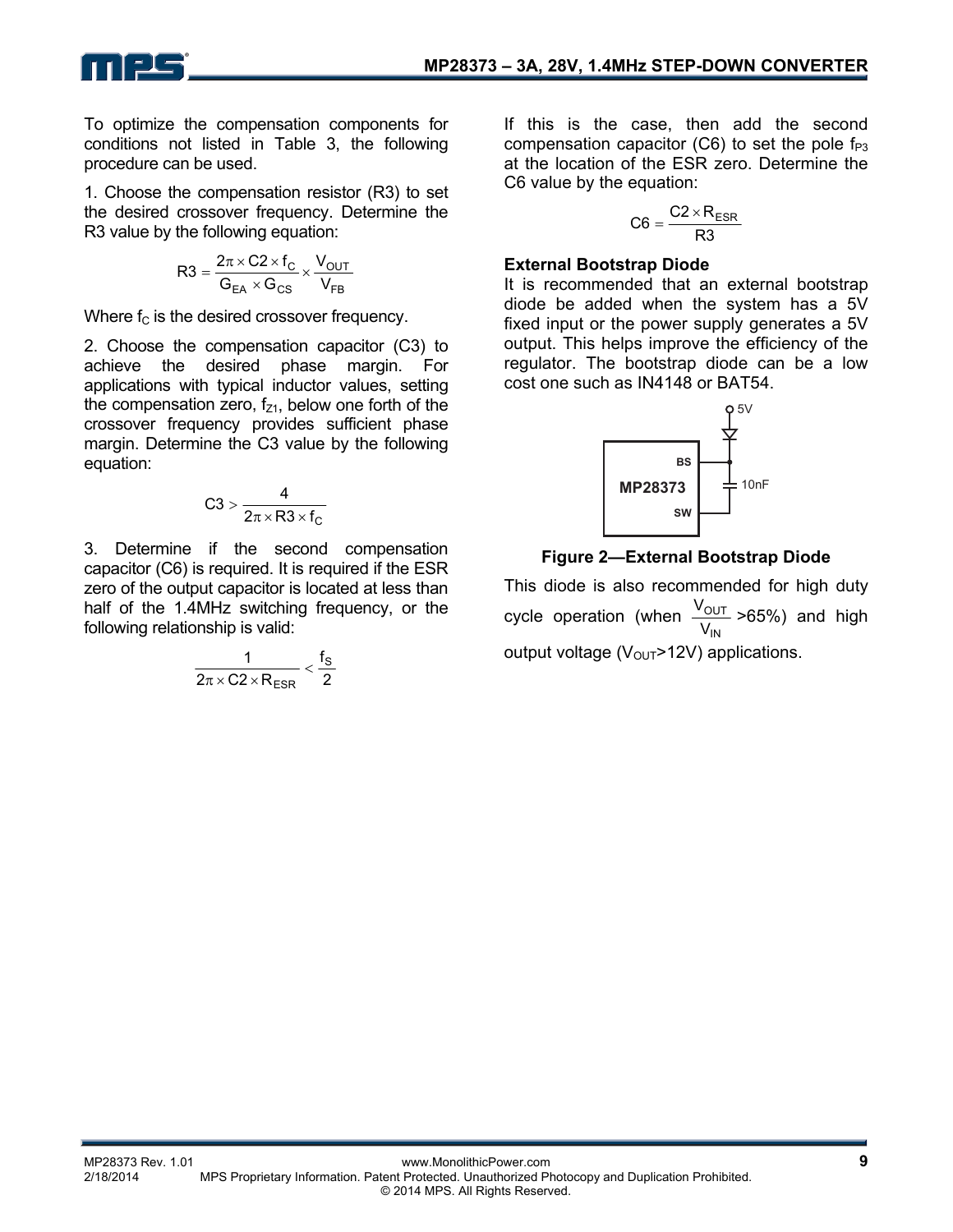

# **TYPICAL APPLICATION CIRCUITS**



**Figure 3—2.5V Output Typical Application Schematic** 



**Figure 4—3.3V Output Typical Application Schematic**